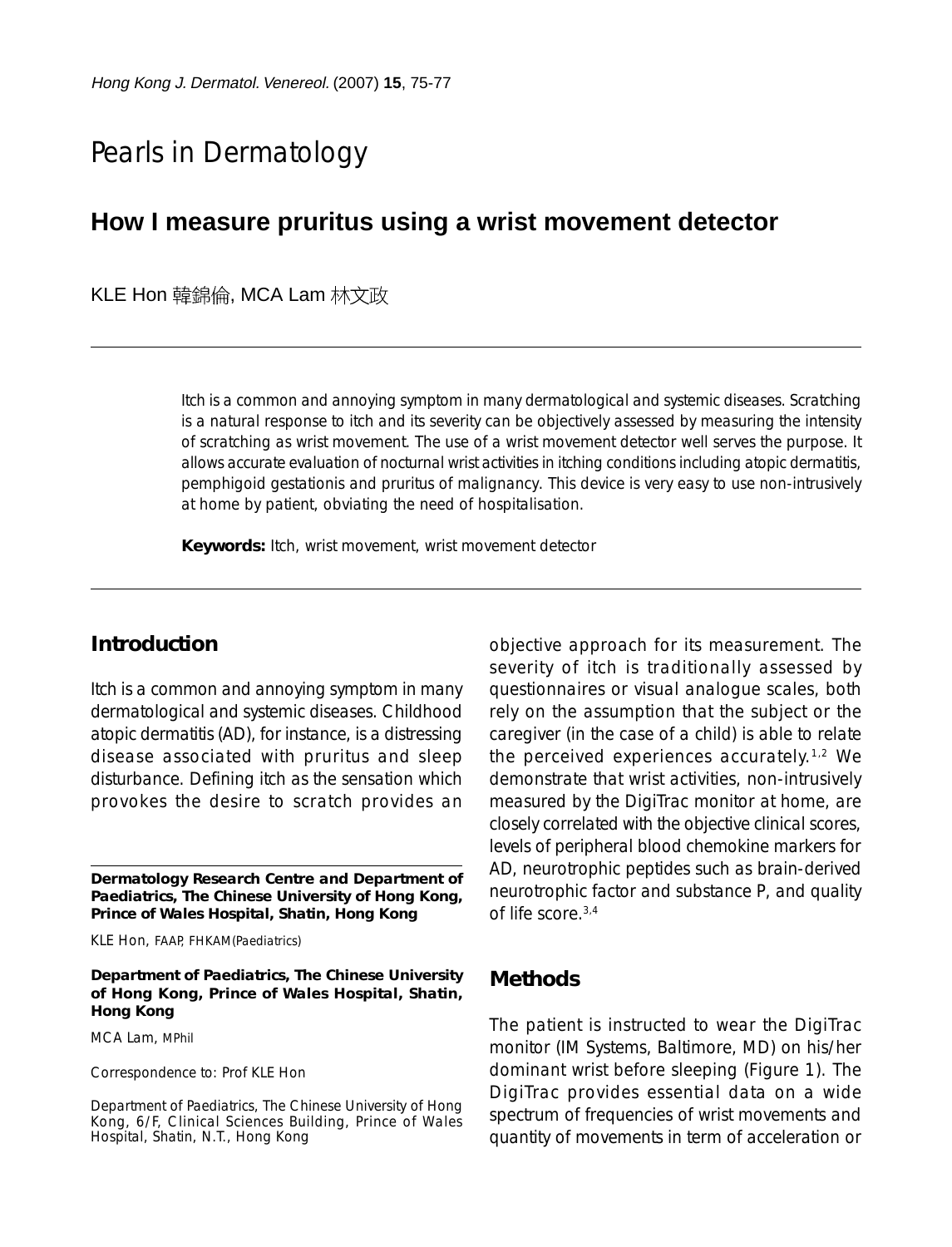

**Figure 1.** (a) The DigiTrac motion monitor is worn on the dominant hand before bed resting. It would continuously record wrist movements until the next morning. (b) The data is then downloading from the DigiTrac monitor to computer for analysis.

*g* values.4 The monitor is programmed to record limb motion between 10 pm and 8 am the following morning. The contour can be assessed to determine different patterns of wrist movements in patients with AD and various itchy conditions. The data is then downloaded to computer using DigiTrac 3.9 (IM Systems, Baltimore, MD). Wrist activities are expressed in unit of average value of acceleration (g.min-1).<sup>3</sup>

#### **Comments**

Wrist activities between 0 and 3 hertz (Hz) for the first 3 hours are a good indicator of eczema severity, nocturnal itch and sleep disturbance in children. Apart from AD, the nocturnal itch was also documented in a patient with pemphigoid gestationis.<sup>5</sup> The DigiTrac wrist monitor showed intensive scratching movements, which was more than double the intensity of scratching in patients with severe atopic dermatitis, with an average value of  $181.00 \pm 43.49$  (mean $\pm$ standard error) g.min-1 for the first three hours. Most wrist activities are slow movements at 0 to 1 Hz. This is in striking contrast to the scratching activities at 0 to 3 Hz in eczema subjects. Recently, the author also applied the monitor to evaluate a

previously healthy 3-year-old girl with a 4-week history of generalised itch without a rash.<sup>6</sup> She subsequent presented with right hip pain and fever and was confirmed to have a rare peripheral T cell lymphoma. Her itch pattern before and after chemotherapy, as documented by the DigiTrac wrist-held movement monitor, showed a dramatic reduction of nocturnal itch. The pattern also differed from that for eczema in that the scratching was of much higher intensity but lower frequency.

The DigiTrac monitor provides Fast-Fourier-Transformation three-dimensional contourgraphy (indicating frequency of the detected movements over the selected period of time), average spectral plots (average spectral content for the entire period of time shown in the contourgraph), spectral power and a programmable start-up time. Therefore, the monitor shows both qualitative and quantitative information. The application of the DigiTrac is simple. We are currently using the DigiTrac to evaluate the clinical efficacy in itch relieving in studies on therapies for atopic dermatitis such as tacrolimus and diluted steroid wet-wrap dressings. The technology will certainly attract industrial attention in the quest of innovative therapies for itch.